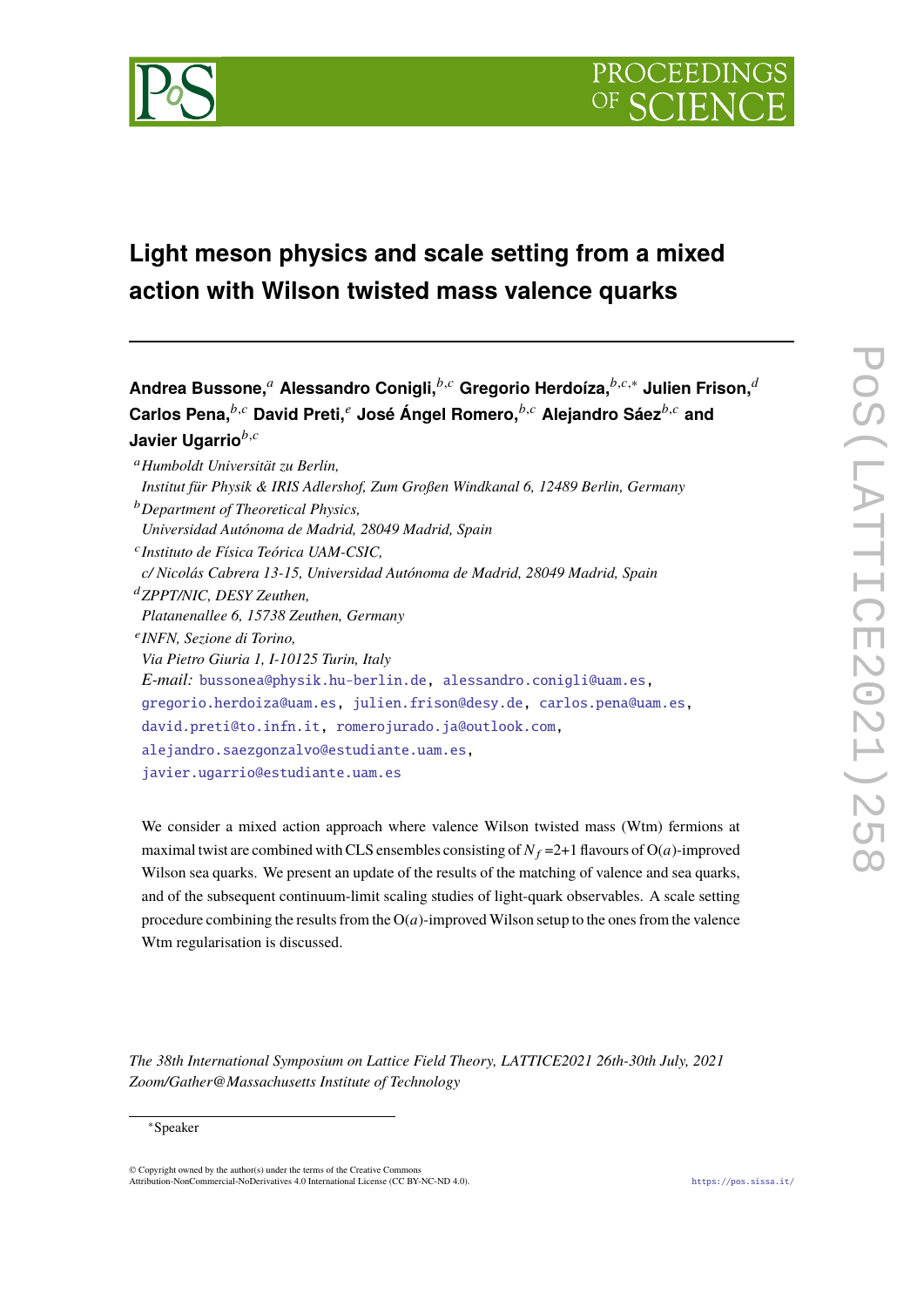#### **1. Introduction**

A central aspect of present-day particle physics is related to the understanding of Flavor Physics. The parameters that characterize the masses and mixings of elementary particles, and, in particular, of quarks, constitute the largest share of fundamental parameters of the Standard Model (SM). A theoretical challenge in the study of flavor physics within the quark sector arises from the fact that the relevant electroweak interactions take place in a hadronic environment. As a result, our ability to produce reliable predictions for the amplitudes of relevant processes, both within the SM and in candidate extensions of the latter, often relies on a proper control of low-energy strong interaction physics through lattice QCD simulations.

In the following we will describe a setup  $[1-5]$  $[1-5]$  whose main objective is to achieve precise lattice QCD computations of heavy-quark observables based on the following features: (*i*) the ability to perform lattice simulations at very fine lattice spacings through the use of open boundary conditions in time [\[6\]](#page-7-0) and (*ii*) the adoption of a mixed-action strategy where the valence sector exploits the twisted mass QCD (tmQCD) regularization while the sea sector is based on CLS ensembles with O(a)-improved Wilson quarks [\[7\]](#page-7-1). An advantage of this setup is the automatic removal of the leading lattice artifacts proportional to the twisted mass when working at maximal twist [\[2,](#page-6-2) [8\]](#page-7-2). This property is particularly relevant for lattice calculations in the heavy-quark sector.

In the present work we report an update on the use of this lattice formulation in the light  $(\ell = u, d)$  and strange s quark sectors. This is a necessary step for other ongoing studies in the heavy-quark sector as it involves the matching of the valence quark masses to the  $N_f = 2+1$  flavours of sea quarks, along with the tuning of the tmQCD formulation to maximal twist. Furthermore, the computation of light-quark observables permits an independent analysis of the gradient flow scale  $t_0$  through a scale setting procedure, as well as a determination of the masses of light quarks.

#### **2. Lattice Formulation**

The gauge configuration ensembles used in this study, see Table [1,](#page-2-0) were generated by the CLS initiative using the Lüscher-Weisz tree-level improved gauge action and  $N_f = 2 + 1$  flavours of  $O(a)$ -improved Wilson quarks. They lie along a line of constant trace of the bare quark mass matrix,

<span id="page-1-0"></span>
$$
\text{tr}M_{q} = 2m_{q,\ell} + m_{q,s} = \text{const},\tag{1}
$$

where  $m_{q,f} = m_{0,f} - m_{cr}$ . In this way, cut-off effects proportional to tr $M_q$  are kept constant when varying the quark masses. In practice, it is beneficial to depart from the relation in eq. [\(1\)](#page-1-0), defined in terms of bare quark masses, towards a renormalized chiral trajectory in terms of following dimensionless quantities,

<span id="page-1-1"></span>
$$
\phi_2 = 8t_0 m_\pi^2, \qquad \phi_K = 8t_0 m_K^2, \qquad \phi_4 = 8t_0 \left( m_K^2 + \frac{1}{2} m_\pi^2 \right) = \phi_K + \frac{1}{2} \phi_2, \qquad (2)
$$

depending on the pion and kaon masses,  $m_{\pi}$  and  $m_K$ , respectively, in units of the gradient flow scale  $t_0$ . In particular, a constant value of  $\phi_4$  corresponds to keeping the trace of the renormalized quark mass matrix fixed at lowest order in the chiral expansion. This mass corrections in the  $u, d, s$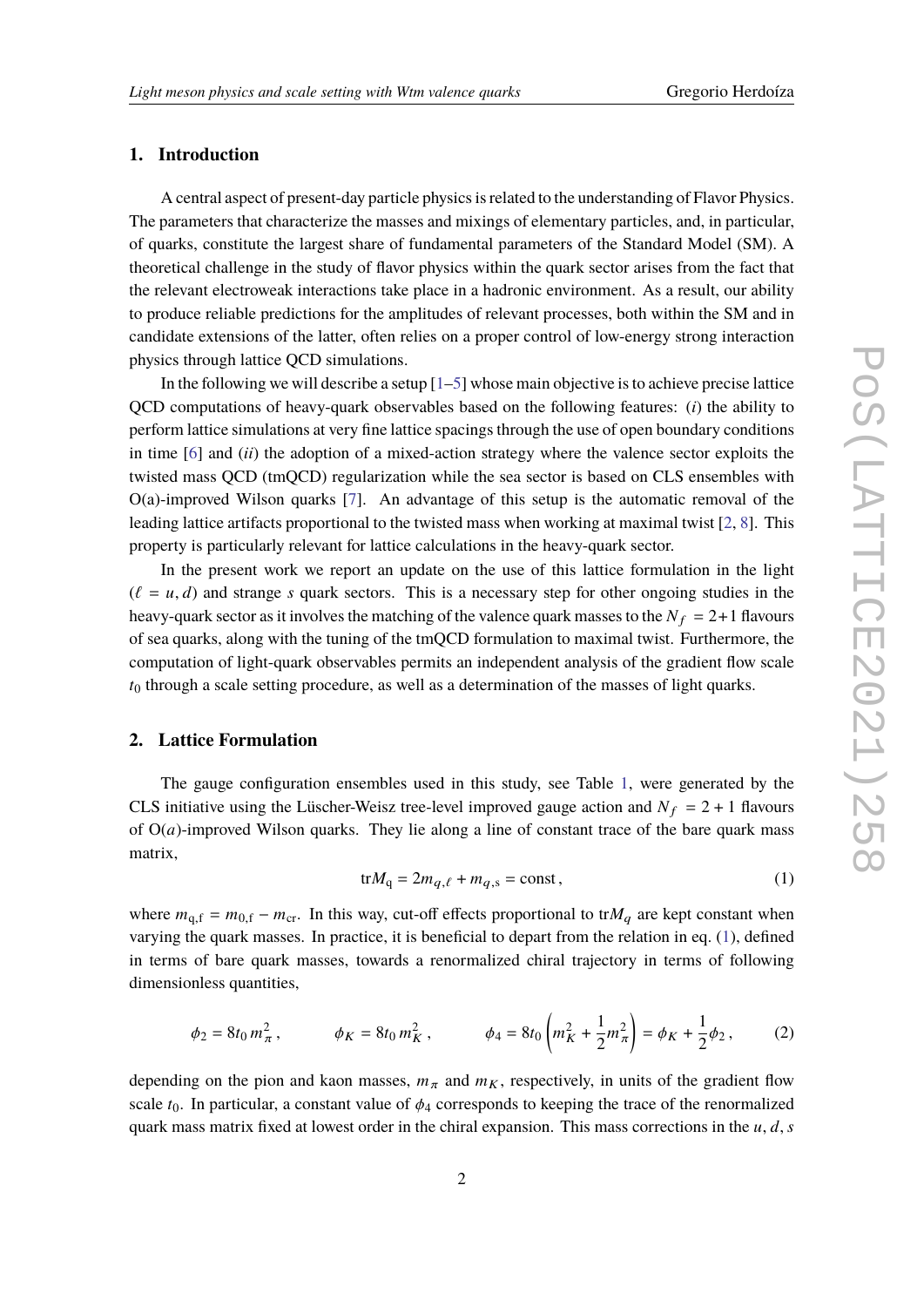<span id="page-2-0"></span>

| β    | $a$ [fm] | Id.               | $N_{\rm s}$ | $N_t$ | $m_\pi$ [MeV] | $m_k$ [MeV] | $m_{\pi}L$ |
|------|----------|-------------------|-------------|-------|---------------|-------------|------------|
| 3.40 | 0.086    | H <sub>101</sub>  | 32          | 96    | 420           | 420         | 5.8        |
|      |          | H <sub>102</sub>  | 32          | 96    | 350           | 440         | 4.9        |
|      |          | H <sub>105</sub>  | 32          | 96    | 280           | 460         | 3.9        |
| 3.46 | 0.076    | H400              | 32          | 96    | 420           | 420         | 5.2        |
|      |          | H401              | 32          | 96    | 550           | 550         | 7.3        |
|      |          | H402              | 32          | 96    | 450           | 450         | 5.7        |
| 3.55 | 0.064    | N202              | 48          | 128   | 420           | 420         | 6.5        |
|      |          | N <sub>2</sub> 03 | 48          | 128   | 340           | 440         | 5.4        |
|      |          | N <sub>200</sub>  | 48          | 128   | 280           | 460         | 4.4        |
|      |          | D <sub>200</sub>  | 64          | 128   | 200           | 480         | 4.2        |
| 3.70 | 0.050    | N300              | 48          | 128   | 420           | 420         | 5.1        |
|      |          | J303              | 64          | 192   | 260           | 470         | 4.1        |

**Table 1:** CLS ensembles considered in this work. The parameters  $N_s$  and  $N_t$  refer to the spatial and the time lattice size, respectively. Approximate values for the pion and the kaon masses, in MeV, are given in the fifth and sixth columns.

quark masses required for the shift to a renormalized chiral trajectory can be obtained through a low-order Taylor expansion [\[9\]](#page-7-3).

In the valence sector, a chirally rotated mass term [\[8,](#page-7-2) [10,](#page-7-4) [11\]](#page-7-5),  $\mu_q = {\mu_\ell, \mu_s, \mu_c}$ , is added to the Wilson operator as follows,

<span id="page-2-1"></span>
$$
\frac{1}{2} \sum_{\mu=0}^{3} {\{\gamma_{\mu} (\nabla_{\mu}^{*} + \nabla_{\mu}) - a \nabla_{\mu}^{*} \nabla_{\mu} \} + \frac{i}{4} a c_{SW} \sum_{\mu, \nu=0}^{3} \sigma_{\mu \nu} \widehat{F}_{\mu \nu} + m_{0,q} + i \gamma_{5} \mu_{q}}.
$$
 (3)

The inclusion of the Sheikholeslami-Wohlert term guarantees that sea and valence regularizations share the same set of renormalization constants.

#### **3. Matching of Valence and Sea Quark Masses**

Maximal twist is achieved, ensemble by ensemble, by tuning the valence current quark mass  $m_{12}^{\text{val}}$  to zero, where the mass of the two degenerate light flavours 1 and 2 corresponds at the physical point to the average  $(u, d)$  quark mass. In the following, flavor 3 will refer to the heavier fermion, corresponding to the strange quark at the physical point. The matching of the quark masses is achieved by imposing that  $\phi_2$  and  $\phi_4$ , defined in eq. [\(2\)](#page-1-1), are equal in the sea and valence sectors. To enforce that the matching is obtained through small interpolations, we determine  $\phi_2^{\text{val}}, \phi_4^{\text{val}}$  and  $m_{12}^{\text{val}}$  for a set of values of the valence bare parameters,  $m_{0,q}$  and  $\mu_q$ , appearing in eq. [\(3\)](#page-2-1), in the neighborhood of the matching point. An illustration of the matching of the quark masses and of the tuning to maximal twist through a combined fit of the mass dependence of  $\phi_2^{\text{val}}$  and  $m_{12}^{\text{val}}$  is shown in Fig. [1.](#page-3-0)

As an alternative to the use of  $\phi_2$  and  $\phi_4$ , the matching can also be performed by imposing that the sea and valence renormalized quark masses coincide. A comparison of the two matching procedures is shown in Fig [2\(a\)](#page-4-0) on symmetric point ensembles where,  $m_{\pi} = m_K = 420$  MeV.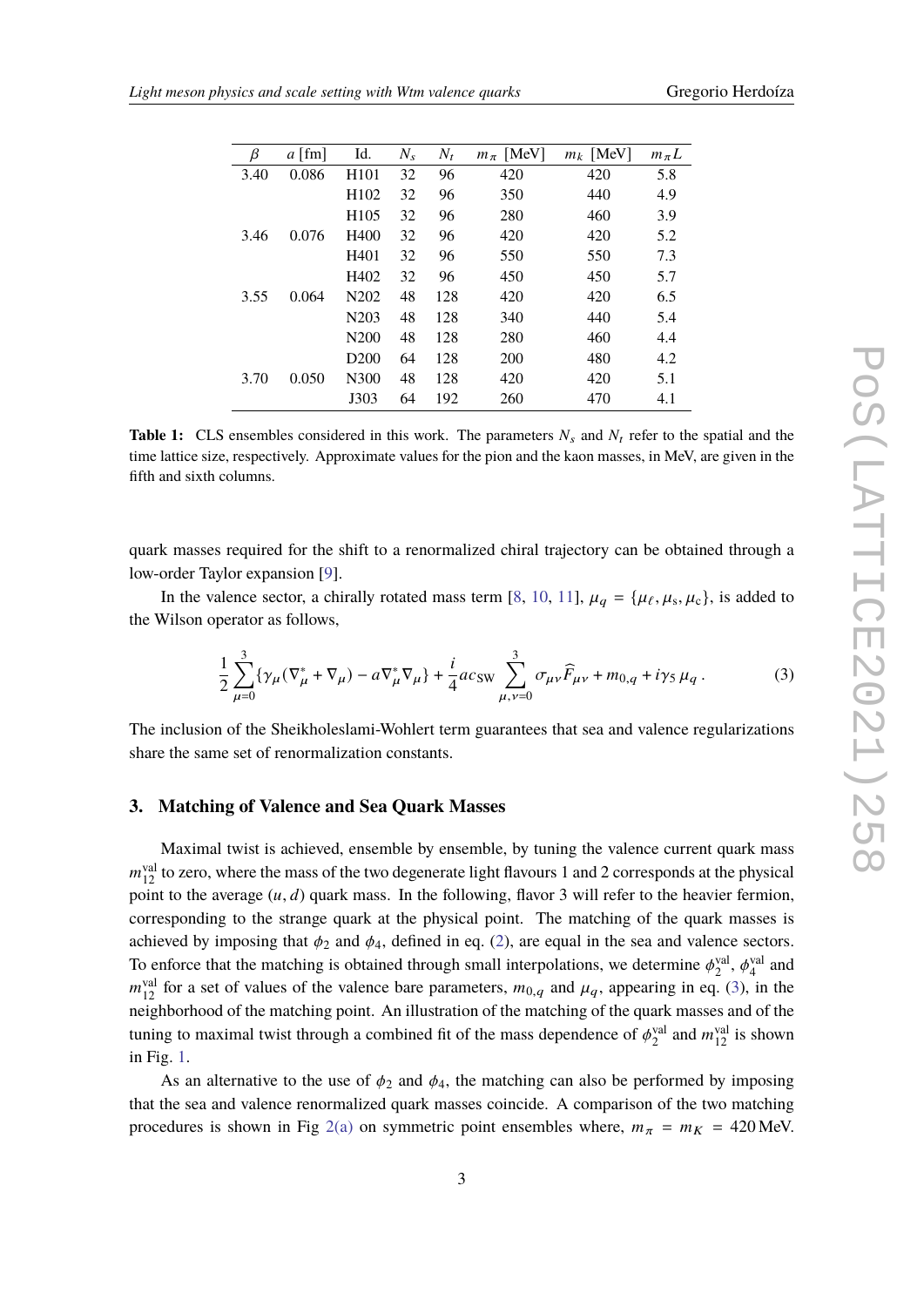<span id="page-3-0"></span>

**Figure 1:** (a) Tuning to maximal twist by linearly interpolating to zero the valence current quark mass as a function of  $1/2\kappa_{\ell}^{\text{val}} = am_{0,\ell} + 4$ . (b) Dependence of  $\phi_2 = 8t_0 m_{\pi}^2$  on  $1/2\kappa_{\ell}^{\text{val}}$  in the vecinity of maximal twist. The horizontal yellow band shows the result from the Wilson formulation. Data points are fitted to the expected parabolic behavior of  $m_{\pi}^2|_v$  in the neighborhood of maximal twist (gray band). The empty circles correspond to the matching point obtained from a combined fit of the data points in the two figures, for the case of the ensemble H105 at the coarsest lattice spacing (see Table [1\)](#page-2-0).

We confirm the expectation that the difference of the values of  $\phi_4$  coming from the two matching procedures is reduced when decreasing the lattice spacing.

## **4. Scale Setting**

Following Ref. [\[9\]](#page-7-3), we carry out a scale setting procedure that uses the pion and kaon masses and decay constants as physical input [\[12,](#page-7-6) [13\]](#page-7-7). More specifically, the linear combination  $f_{\pi K}$  of the pion and kaon decay constants,

<span id="page-3-1"></span>
$$
f_{\pi K} = \frac{2}{3} \left( \frac{1}{2} f_{\pi} + f_K \right),\tag{4}
$$

is considered given that at NLO in SU(3) chiral perturbation theory (ChPT), it remains constant along the tr $M$  chiral trajectory up to logarithmic corrections. The continuum-limit scaling of  $f_{\pi K}$  in units of  $t_0$  – based on the Wilson and the Wilson twisted mass (Wtm) formulations – is shown in Fig [2\(a\).](#page-4-0) The fact that consistent continuum results for  $f_{\pi K}$  are obtained from these two regularizations, opens the door to explore the possibility of enforcing their equality to further constrain the scale setting procedure.

Examples of the light quark mass dependence of  $\sqrt{8t_0} f_{\pi K}$  and of the ratio  $f_K/f_{\pi}$  for the Wilson and Wtm regularizations are shown in Figs. [3](#page-4-1) and [4.](#page-5-0) The gray bands show the result of a whist and with regularizations are shown in Figs. 5 and  $\pm$ . The gray bands show the result of a<br>combined chiral-continuum extrapolation of  $\sqrt{8t_0} f_{\pi K}$  and  $f_K/f_\pi$  using the corresponding SU(3) ChPT expressions and an  $O(a^2)$  term to parameterize the lattice spacing dependence. In order to estimate the systematic uncertainties, we consider various alternative analyses that, for instance, include functional forms based on a Taylor expansion on  $\phi^2$ , cuts on the maximal pion mass values to be considered, or additional terms to probe mass-dependence cutoff effects [\[14\]](#page-7-8). The various models are then weighted by their value of the corresponding Akaike Information Criteria [\[15\]](#page-7-9).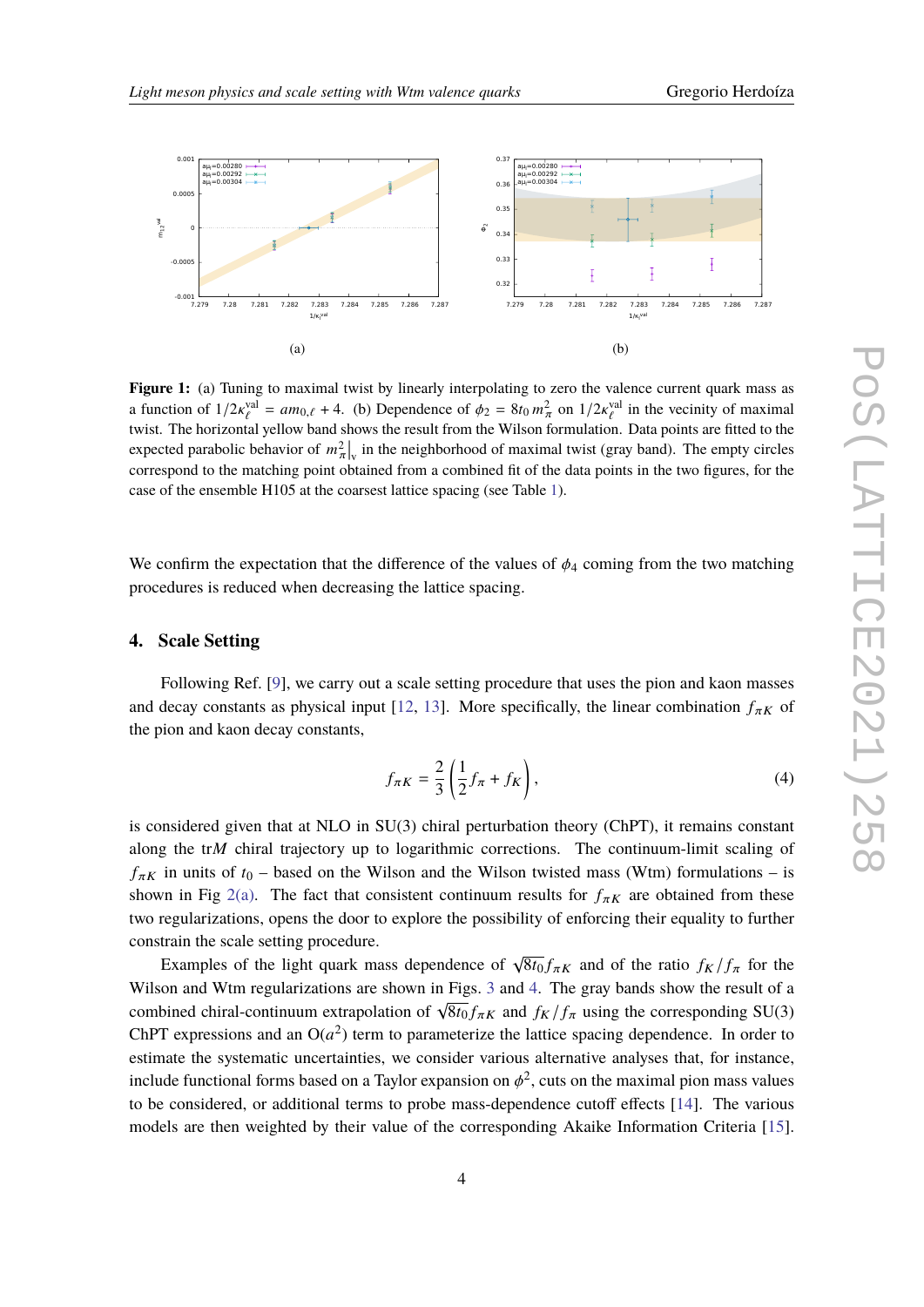<span id="page-4-0"></span>

**Figure 2:** (a) Measurements of  $\phi_4$ , defined in eqs. [\(2\)](#page-1-1), on symmetric point ensembles with four different values of the lattice spacing. Blue diamond data points refer to the case of the Wilson and the fully twisted tmQCD mixed action matched through the pseudoscalar meson masses to  $\phi_4 = 1.117(12)$ . The yellow squares refer to a similar case but using a matching of the sea and valence by means of the renormalized current quark masses. (b) Continuum limit scaling of  $f_{\pi K}$ , defined in eq. [\(4\)](#page-3-1), in units of  $t_0$  using symmetric point ensembles. Red square data points refer to the Wilson case while blue circles indicate the fully twisted tmQCD mixed action matched through pseudoscalar masses to  $\phi_4 = 1.117(12)$ .

<span id="page-4-1"></span>

**Figure 3:** Light quark mass dependence of  $f_{\pi K}$ , defined in eq. [\(4\)](#page-3-1), in units of  $t_0$  for (a) the Wilson and (b) the Wilson twisted mass regularizations.

This analysis is carried out separately for the Wilson and the Wilson twisted mass regularizations, using the matching procedures based, on the one hand, on  $\phi_2$  and  $\phi_4$ , or, on the other hand, on the renormalized quark masses. As mentioned above, the study is furthermore repeated by imposing the equality of the Wilson and Wtm results in the continuum limit. Preliminary results for the scale setting procedure based on the ensembles in Table [1,](#page-2-0) indicate the stability of the physical value of  $t_0$  under the above variations of the considered analysis strategies.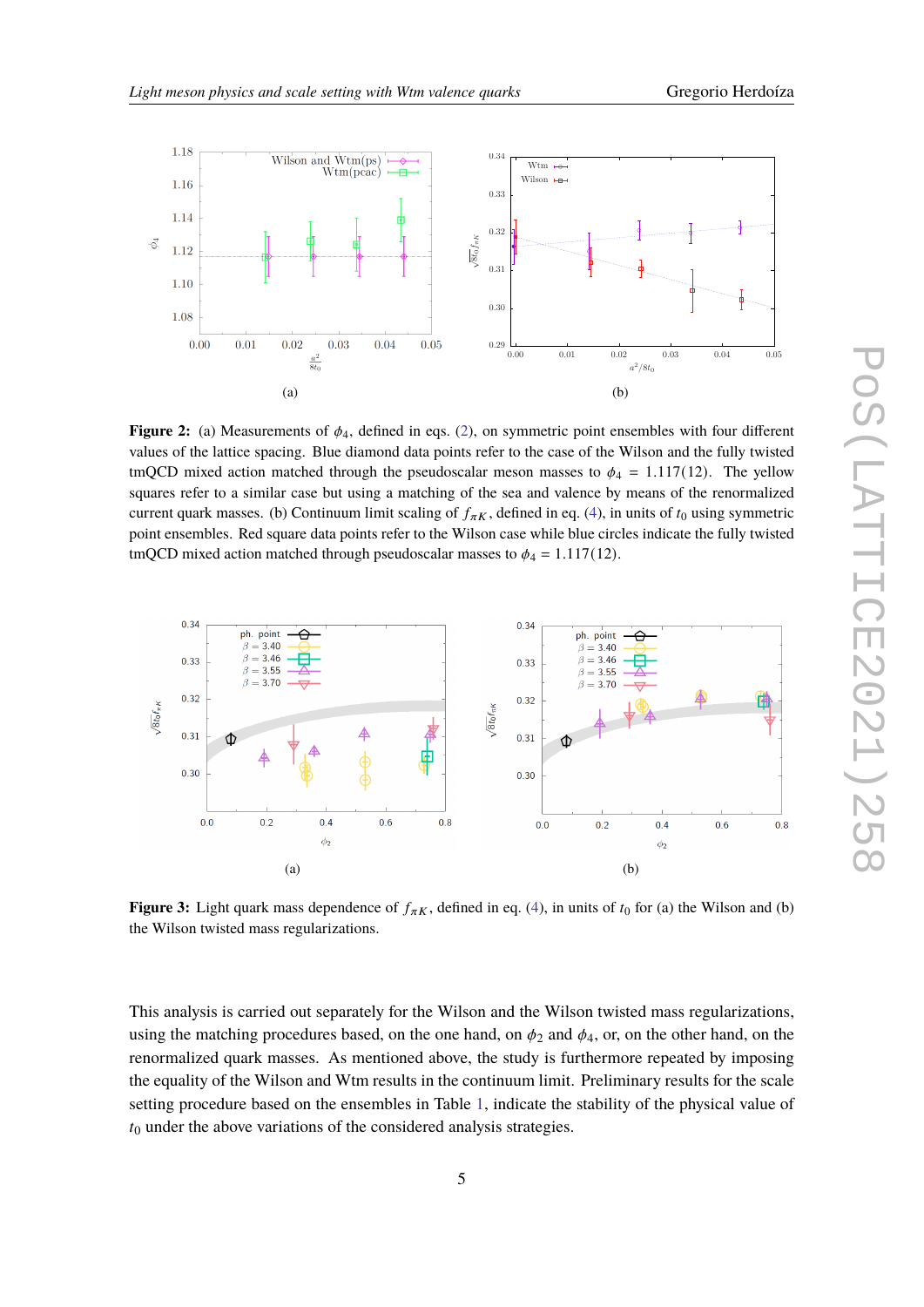<span id="page-5-0"></span>

**Figure 4:** Light quark mass dependence of the ratio of the kaon and pion decay constants for (a) the Wilson and (b) the Wilson twisted mass regularizations.

## **5. Light and Strange Quark Masses**

The calculations of the light and strange quark masses – from the Wilson and the Wtm regularizations – use ALPHA collaboration results for the quark mass renormalisation and renormalisation group running [\[16\]](#page-7-10) determined in the Schrödinger functional scheme.

When considering the Wilson case, the renormalized current quark mass is employed. In the Wtm case, we denote  $m_{rs} = (\mu_r + \mu_s)/2$ , where r and s are two distinct flavours. Following Ref. [\[17\]](#page-7-11), we consider the quantity,

<span id="page-5-1"></span>
$$
R_{\pi K} = \sqrt{8t_0} \left( 2 \frac{m_{13}^R}{\phi_K} + \frac{m_{12}^R}{\phi_2} \right),\tag{5}
$$

which in ChPT is expected to mildly depend on the light-quark mass.

The mass dependence of the ratio of quark masses  $m_{12}/m_{13}$  and the  $R_{\pi K}$  are shown in Fig. [5.](#page-6-3) The gray bands show the results on a combined fit of these two quantities based on an SU(3) NLO ChPT fit including  $O(a^2)$  discretisation effects. A strategy similar to that outlined in the previous section has been considered to estimate the systematic uncertainties. Preliminary results for the light and strange quark mass are in good agreement with the determinations reported in Ref. [\[17\]](#page-7-11), which are also based on CLS  $N_f = 2 + 1$  ensembles.

### **6. Conclusions**

We have reported an update on the study of a mixed action approach based on Wilson twisted mass valence quarks on CLS ensembles with  $O(a)$ -improved sea quarks. We observe a promising evidence of the effectiveness of combining the Wilson and Wilson twisted mass regularizations in a scale setting procedure based on physical input for the pion and kaon decay constants. An extension of the analysis is planned to include physical point ensembles and a finer lattice spacing. We refer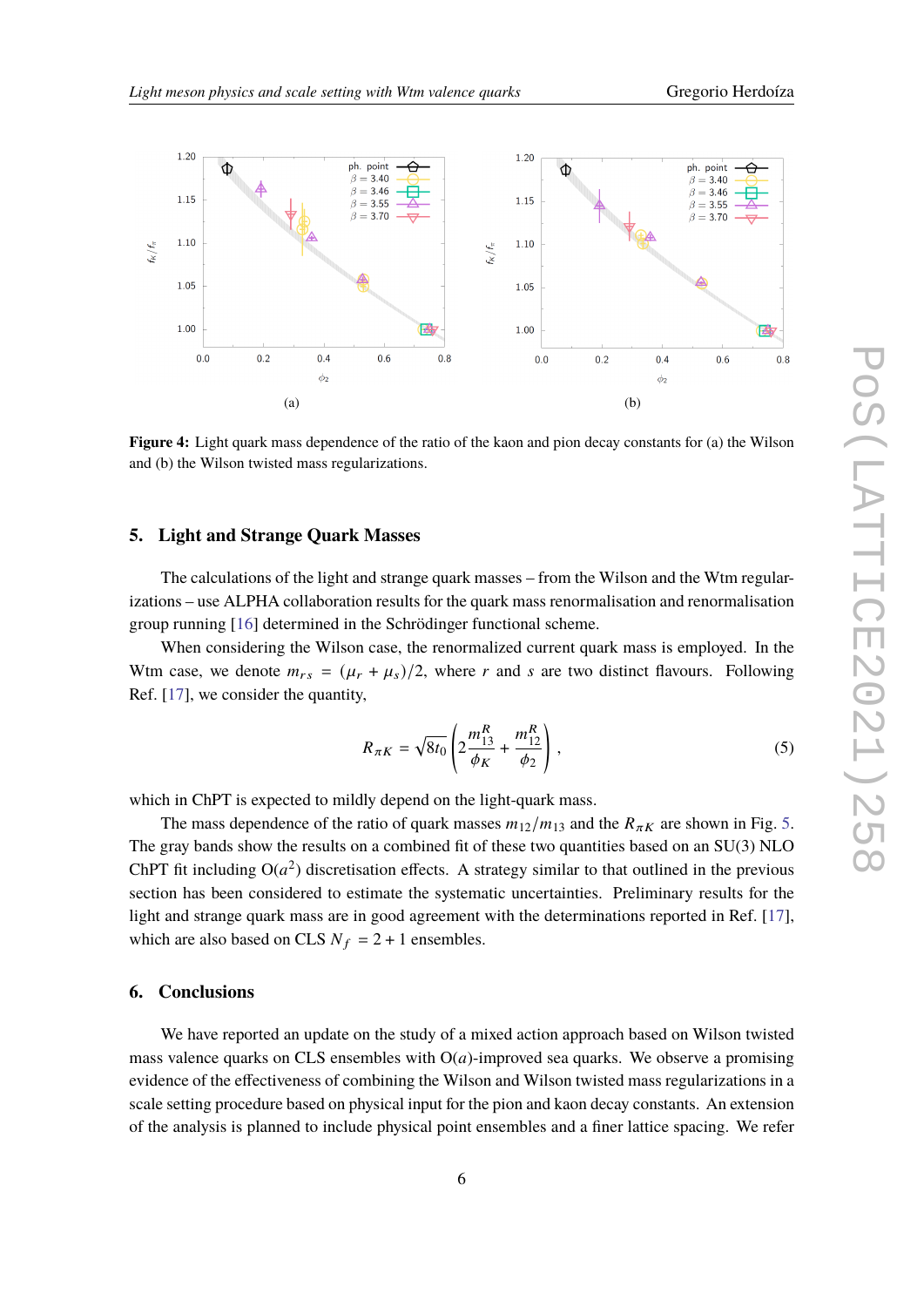<span id="page-6-3"></span>

**Figure 5:** Light quark mass dependence of (a) the ratio of quark masses  $m_{12}/m_{13}$  and of (b)  $R_{\pi K}$  defined in eq. [\(5\)](#page-5-1). In both panels, the Wilson twisted mass is being considered.

to Refs. [\[18,](#page-7-12) [19\]](#page-7-13) for an account on the application of this mixed action approach to the study of leptonic and semileptonic decays of charmed mesons.

## **Acknowledgments**

We thank our CLS colleagues for producing the gauge configuration ensembles used in this study. We acknowledge support from the EU H2020-MSCA-ITN-2018-813942 (EuroPLEx), H2020 research and innovation programme (No. 824093, STRONG-2020), Spanish MICINN grant PGC2018-094857-B-I00, Spanish Agencia Estatal de Investigación through the grant "IFT Centro de Excelencia Severo Ochoa" SEV-2016-0597 and CEX2020-001007-S. We acknowledge PRACE and RES for giving us access to computational resources at MareNostrum (BSC). We thank CESGA for granting access to FinisTerrae II.

## **References**

- <span id="page-6-0"></span>[1] G. Herdoíza, C. Pena, D. Preti, J. Á. Romero and J. Ugarrio, "A tmQCD mixed-action approach to flavour physics," EPJ Web Conf. **175** (2018), 13018 [arXiv:1711.06017 [hep-lat]].
- <span id="page-6-2"></span>[2] A. Bussone *et al.* [ALPHA], "Heavy-quark physics with a tmQCD valence action," PoS **LATTICE2018** (2019), 270 [arXiv:1812.01474 [hep-lat]].
- [3] J. Ugarrio *et al.* [Alpha], "First results for charm physics with a tmQCD valence action," PoS **LATTICE2018** (2018), 271 [arXiv:1812.05458 [hep-lat]].
- [4] A. Bussone *et al.* [ALPHA], "Matching of  $N_f = 2 + 1$  CLS ensembles to a tmQCD valence sector," PoS **LATTICE2018** (2019), 318 [arXiv:1903.00286 [hep-lat]].
- <span id="page-6-1"></span>[5] J. Frison *et al.*, "Heavy semileptonics with a fully relativistic mixed action," PoS **LAT-TICE2019** (2019), 234 [arXiv:1911.02412 [hep-lat]].